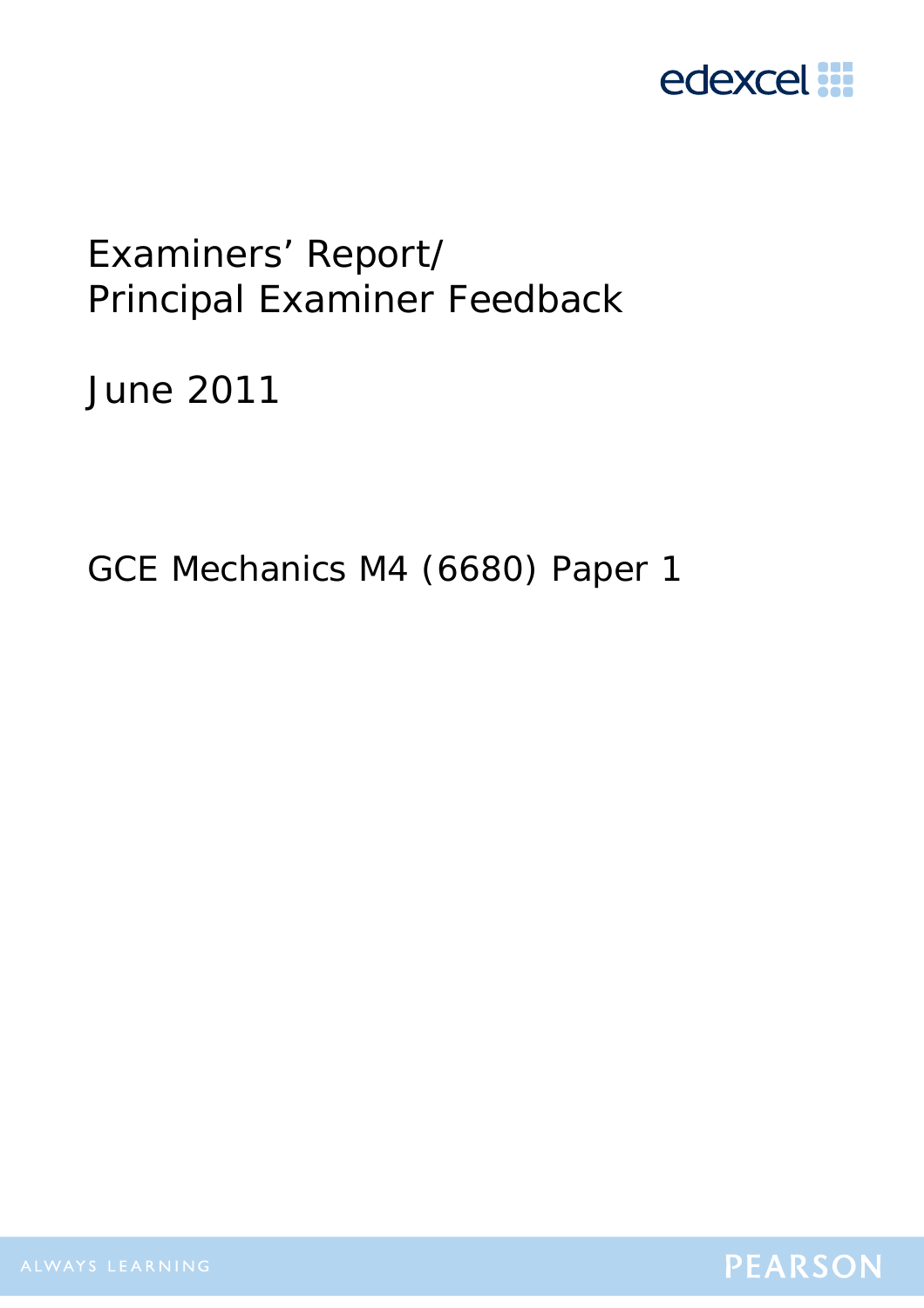Edexcel is one of the leading examining and awarding bodies in the UK and throughout the world. We provide a wide range of qualifications including academic, vocational, occupational and specific programmes for employers.

Through a network of UK and overseas offices, Edexcel's centres receive the support they need to help them deliver their education and training programmes to learners.

For further information, please call our GCE line on 0844 576 0025, or visit our website at www.edexcel.com.

If you have any subject specific questions about the content of this Examiners' Report that require the help of a subject specialist, you may find our **Ask The Expert** email service helpful.

Ask The Expert can be accessed online at the following link: http://www.edexcel.com/Aboutus/contact-us/

June 2011 Publications Code UA028445 All the material in this publication is copyright © Edexcel Ltd 2011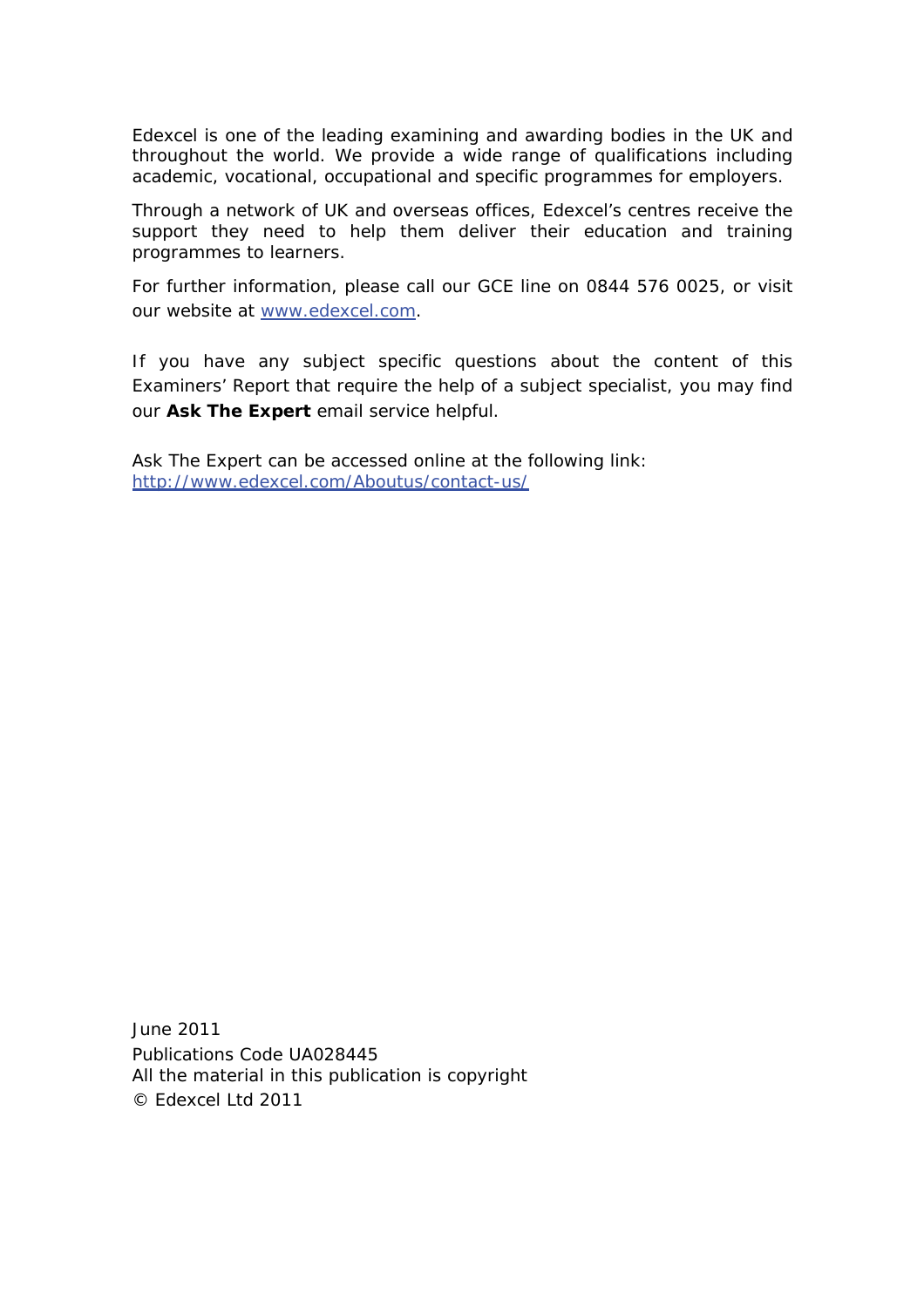# **Mechanics Mathematics Unit M4 Specification 6680**

# **General**

The candidates' responses covered the full range of marks, and it was pleasing to see many concise and elegant solutions to the questions.

In some questions the candidates found themselves short of space. This was often because they started by drawing a copy of a diagram given in the question - they should be aware that they are at liberty to work from the given diagram - the examiner can see the whole of each page of their script.

It was disappointing to find several solutions which started well, but failed due to weak algebraic presentation or arithmetic slips. There was a particular problem over the omission of brackets in expressions, and sign errors when removing brackets.

Candidates need to be reminded of the need to read the question carefully to ensure that they have taken note of all the given information, and that their answer is what they were asked to find. This caused particular problems in question 8, but was also an issue in question 3 and at the end of question 6.

#### **Report on individual questions**

#### **Question 1**

For many candidates this was a straight forward question to start with. Most errors were caused by sign errors leading to inconsistent initial equations, but some candidates clearly find this topic more difficult when the line of centres lies vertically on the page. Several candidates made no mention of the speed perpendicular to the line of centres immediately after the impact. Those candidates with clearly marked diagrams tended to be more successful. It was disappointing at this level to see candidates trying to substitute vectors rather than scalar quantities into their expression for change in kinetic energy.

#### **Question 2**

There were several successful ways to tackle this question. Solutions varied considerably in length, and the more complicated the solution became the less the likelihood of a successful outcome. Those candidates who adopted the method shown in the mark scheme were usually successful, provided they could complete the initial step of dividing their equations to obtain an expression involving tangents. Most alternative approaches formed equations using distance, speed and time parallel to each wall. A few candidates applied the impact law in the wrong direction and were not able to recover from this fundamental error.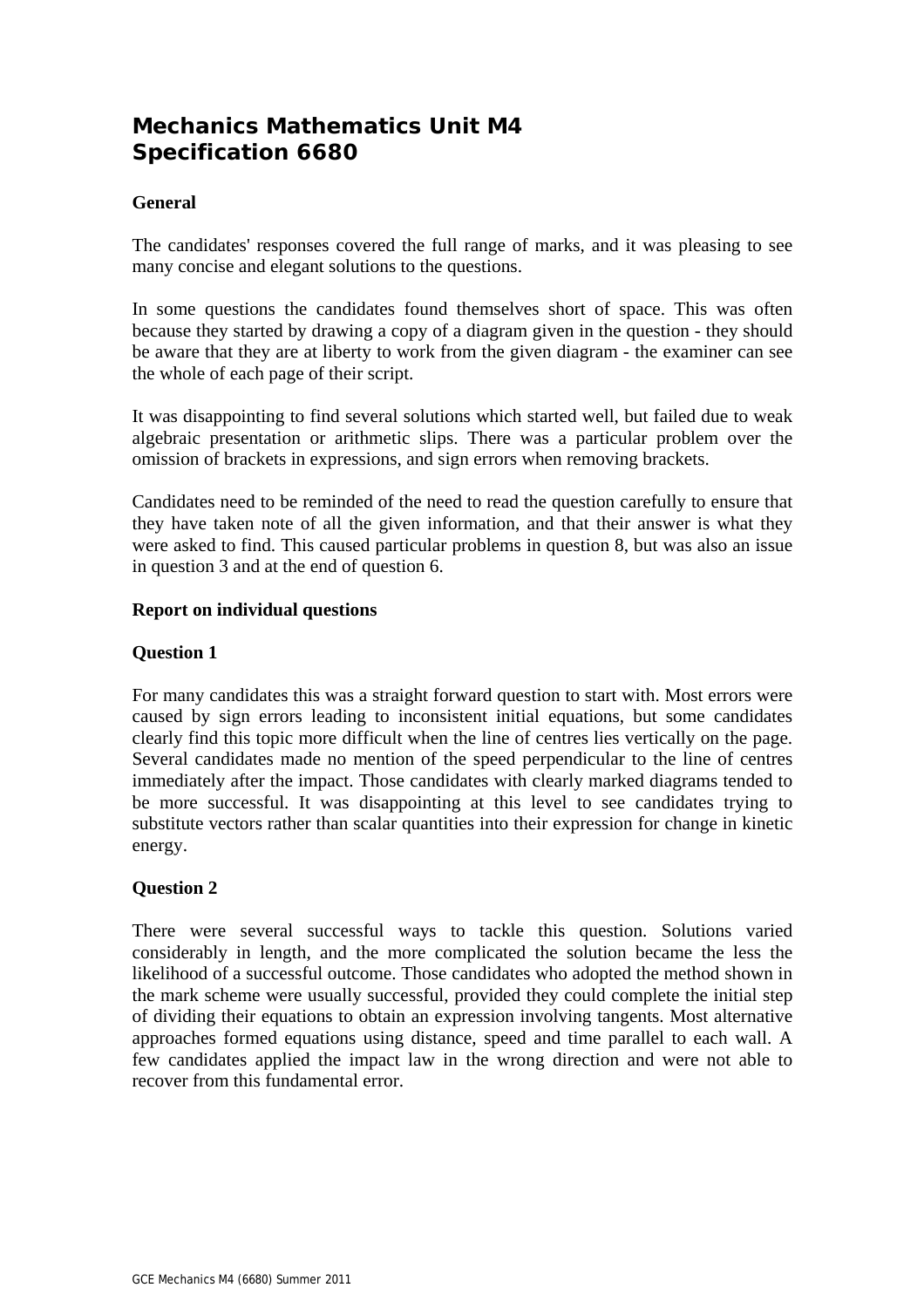# **Question 3**

In part (a) the majority of candidates gave a correct answer here, with just a few finding the velocity of *S* relative to *C* instead.

In part (b), those candidates who understood that the velocity of *C* relative to *S* needed to be parallel to **i** had no difficulty in finding the value of *u*, and the time taken for *C* to intercept *S*, but several did not go on to find the time of the interception.

There were three common methods used in part (c) to find the distance of closest approach. The most popular was the trigonometric method given in the mark scheme. It was usually successful, but does depend on starting with a correct diagram. Also popular was the use of vectors to find the position of *C* relative to *S* followed by differentiation of  $d^2$  to find the minimum value of  $d$ . The more concise approach employed by some of the stronger candidates was to use the scalar product of the vectors for relative velocity and relative position.

# **Question 4**

Many candidates attempted to draw triangles using the information in the question, but they often made errors in adding the relative velocities. Candidates with a correct diagram were not always able to find the required angle, and there was also some confusion between the direction the wind was blowing from and the direction it was blowing to. Those candidates working from a diagram were usually able to go on to use their angle correctly to find the wind speed.

A common alternative method was to express the given information in vector form, use this to form two expressions the velocity of the wind, and solve the resulting simultaneous equations. This method was longer, but often more successful.

# **Question 5**

Many candidates scored highly on this question. With the given answer in part (a), most candidates who did make errors were able to trace them and correct them. Part (b) proved to be more testing. The majority of candidates started by using  $a =$ *t v* d  $\frac{dv}{dx}$  and

reached an equation involving arctan  $\frac{v}{2}$ , but several had problems with the constants.

Incorrect integration usually involved an attempt to use partial fractions, or the incorrect assumption this was another log integral. It is possible to complete part (b) by using the general solution for *v* in terms of *x* found in part (a). A small number of candidates did try this, but none of them got further than setting up a correct differential equation.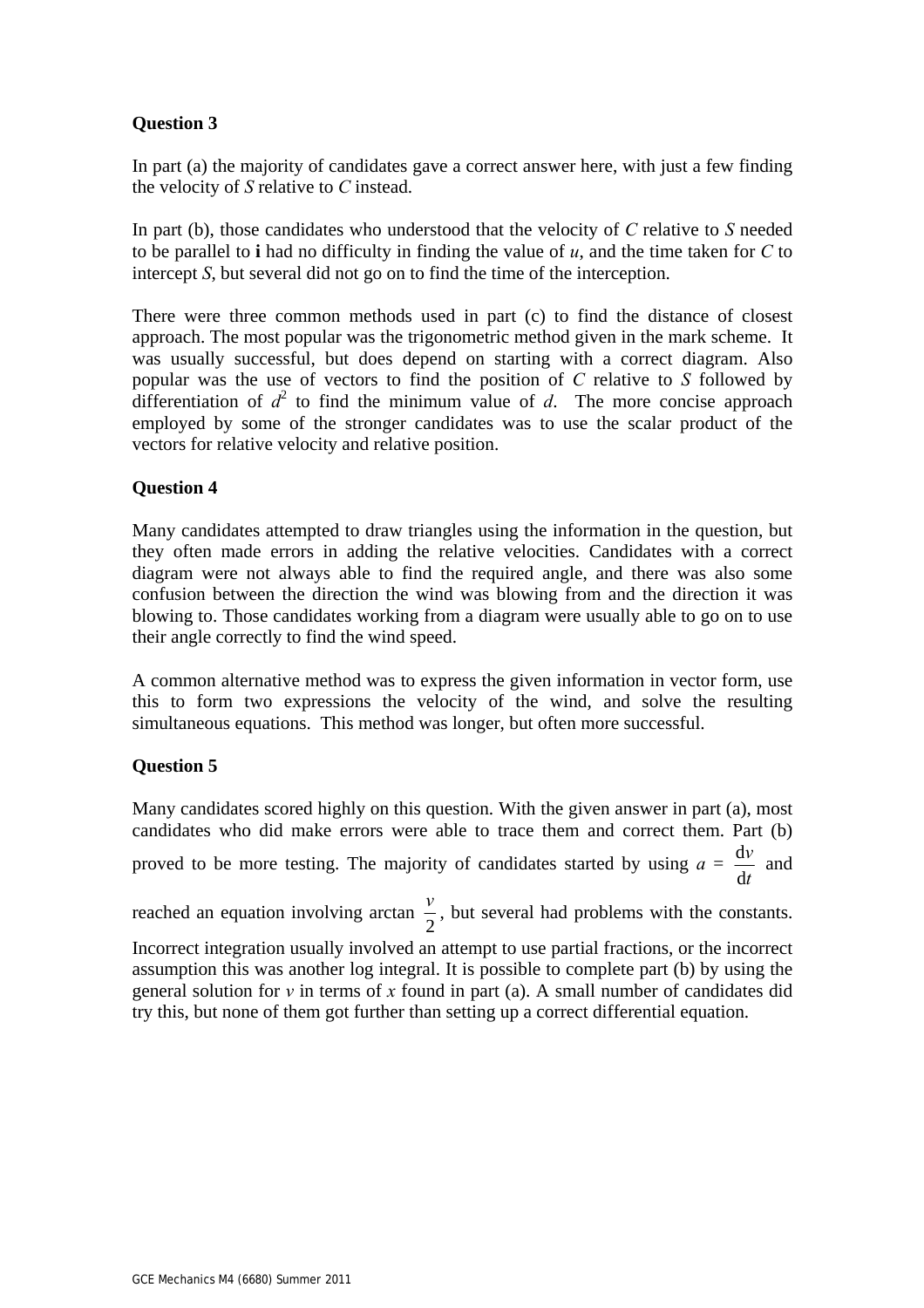# **Question 6**

Part (a) was very straight forward and very few candidates failed to score all four marks. Most errors were due to incorrect signs, often due to poor use of brackets.

In part (b), many fully correct answers were seen, but some candidates made no attempt to set up the auxiliary equation to solve for *λ*, and there was some confusion due to the minus sign already included in the given form for the solution of the differential equation. Some candidates chose to differentiate the given form twice and substitute this into the differential equation - this was a much longer route, but it worked well provided they made no algebraic slips.

In part (c), most candidates knew that the greatest speed occurs when the acceleration is zero, and they worked through correctly with their solution from part (b). Several slipped up at the final mark because they did not give a positive answer for the greatest speed. A minority of candidates mistakenly believed that maximum speed occurred when  $x = 0$ , presumably through confusion with Simple Harmonic Motion.

# **Question 7**

In part (a), the majority of candidates understood that they needed to find the elastic potential energy in the string and the potential energy of the two elements of the framework. The question had been set up so that the extension in the string was equal to the distance *RB*, many candidates used  $RB - 2a$  for their extension and spent some time trying to simplify their total to the given form. A disappointing number of candidates struggled because they did not realise that triangle *ARB* is isosceles. The potential energy of the rod *AB* was usually correct, and many candidates also had correct expressions for the potential energy of the rod *BC*. A few candidates offered no attempt at all to this part of the question.

Many fully correct answers were seen in part (b). Most errors were due to slips in the differentiation or confusion between cot  $2\theta$  and tan  $2\theta$ .

Part (c) was well answered, but there were a few errors in substituting for 2*θ* and some candidates simply stated that the equilibrium was unstable without offering any justification.